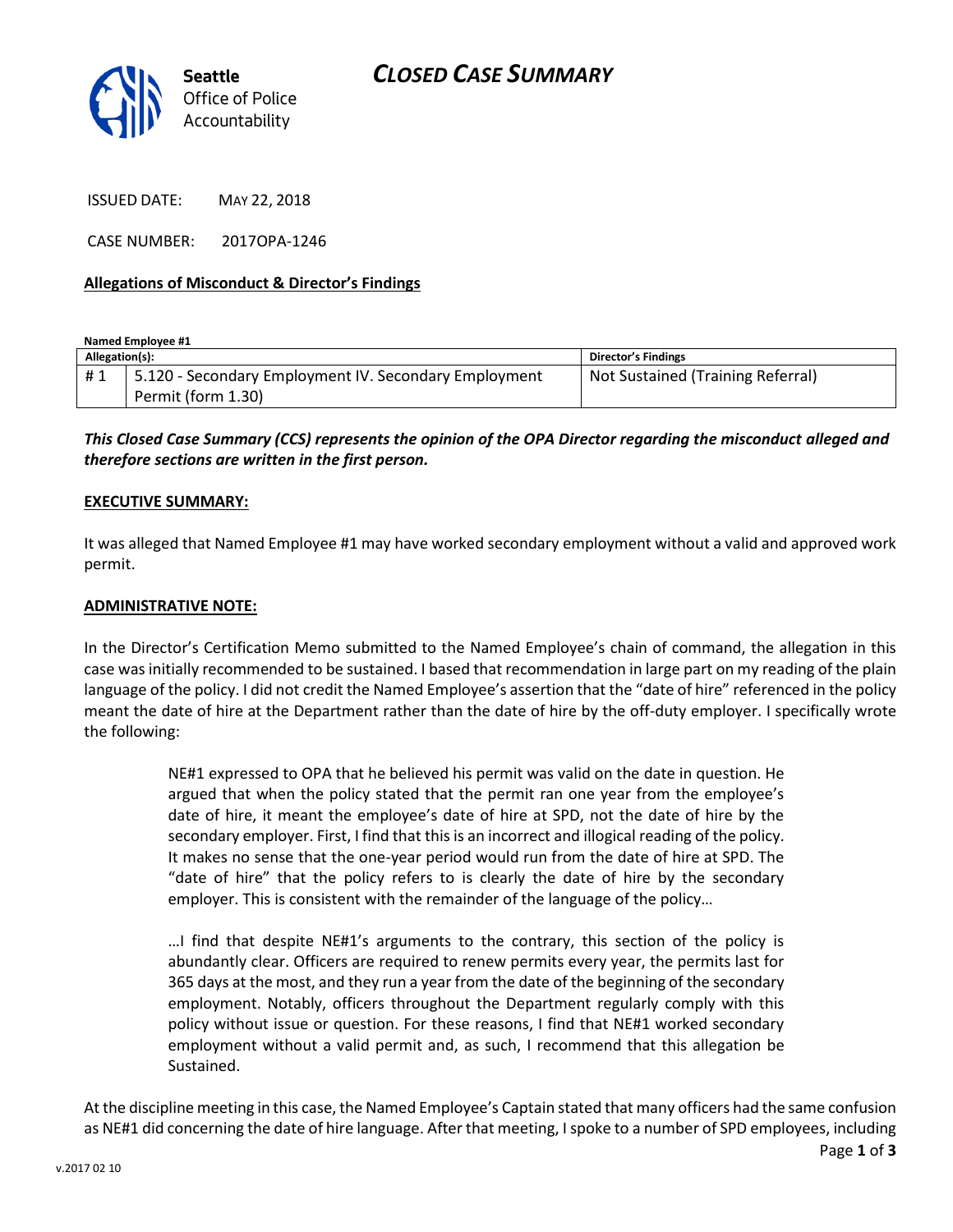

## *CLOSE CASE SUMMARY*

OPA CASE NUMBER: 2017OPA-1246

some assigned to OPA. They confirmed that the language could be construed as ambiguous and that it was not uncommon for officers to interpret the date of hire as the date they began their employment at the Department.

While this does not change my opinion that this interpretation is illogical based on the plain language of the policy, I find it unfair and unreasonable to discipline the Named Employee for conduct that was apparently based on a confused belief shared by others in the Department. As such, I amended my recommended finding from Sustained to Training Referral.

## **ANALYSIS AND CONCLUSIONS:**

## **Named Employee #1 - Allegation #1** *5.120 - Secondary Employment IV. Secondary Employment Permit (form 1.30)*

OPA received a complaint via Twitter wherein it was alleged that several SPD officers were sitting in a truck outside of a church every Sunday "for hours" while in uniform. Presumably, the Complainant was claiming a potential waste of City resources; namely, uniformed police officers allegedly not engaging in official duties. This conduct was observed by the Complainant on December 3, 2017.

Based on this complaint, OPA looked into this matter and determined that three Department employees, including Named Employee #1 (NE#1), were, in fact, sitting in a truck outside of a church for multiple hours. However, OPA also learned that this was secondary employment paid for by St. James Cathedral. OPA further learned that NE#1 may not have had a valid work permit for that secondary employment.

OPA interviewed NE#1. At that interview, NE#1 brought a work permit for secondary employment at the St. James Cathedral. The permit had a submission date of November 15, 2016 and it was fully approved by NE#1's chain of command on December 1, 2016.

SPD Policy 5.140(IV)(F) states that: "All Secondary Employment Permits are valid for one year, expiring on the employee's date of hire. If a continuation of employment is desired, the employee is required to submit a new Secondary Employment Form." The policy further instructs that: "Under no circumstances shall a Secondary Employment Form be valid for more than 365 days." (SPD Policy 5.140(IV)(F)(1).) Lastly, the policy requires that: "Employees are responsible for ensuring that their permit is renewed annually and is current." (SPD Policy 5.140(IV)(F)(2).)

NE#1 stated that he believed that his permit was valid when he worked secondary employment on December 3, 2017, because it expired one year from his date of hire – i.e. it ran from December 1, 2016 (the date it was approved) to December 6, 2017 (his date of hire was December 6, 1988). As discussed more fully in the Administrative Note section above, I find this interpretation of the policy to be inconsistent with its intent and plain language. Most notably, the policy explicitly states that a permit cannot last longer than 365 days. Even under NE#1's calculation, his permit would have been 371 days in duration and thus in violation of policy.

That being said, I believe that NE#1's conduct in this case was based on a misunderstanding of the policy. I further find that this confusion is shared by other members of the Department. While I find that, regardless, his permit was expired on the date in question and that he engaged in a technical violation of policy by engaging in secondary